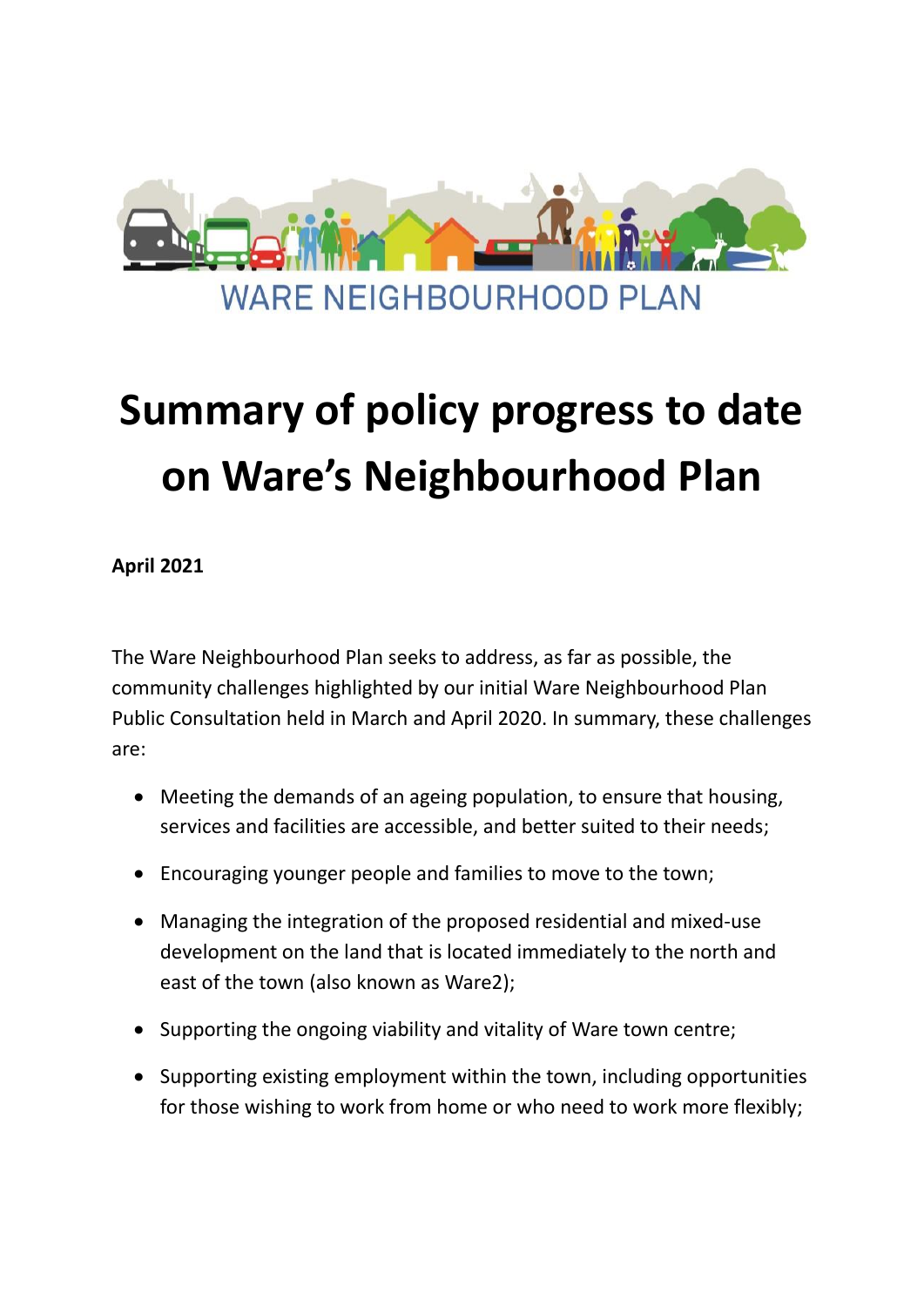- Safeguarding Ware's green spaces and wider natural setting, including the areas around the River Lea;
- Conserving Ware's historic assets, character and identity;
- Seeking to improve accessibility within Ware through the improvement of existing (and where possible, the provision of new) footpaths, cycle paths and public transport – in order to reduce our over-reliance on car use;
- Encouraging high quality development within Ware, to help mitigate climate change.

In consultation with numerous members of Ware's community, we have developed a Vision for Ware up to 2033. This states that

*Ware should be kept as an identifiable attractive town, which enjoys the peace associated with being part of the countryside, while still contributing to the wider geographical community. The character of Ware must be maintained in order that it remains an attractive place in which to live, work and visit…*

## The Objectives of our Neighbourhood Plan are to ensure that Ware is:

| Objective 1: | a thriving modern market town, which values its heritage;                                                                                                            |
|--------------|----------------------------------------------------------------------------------------------------------------------------------------------------------------------|
| Objective 2: | an attractive place to live;                                                                                                                                         |
| Objective 3: | a place where people can work in rewarding jobs<br>supporting a vibrant economy;                                                                                     |
| Objective 4: | a caring community, supporting residents of all ages and<br>social groups through health education, employment, and<br>enjoyment of cultural and leisure facilities; |